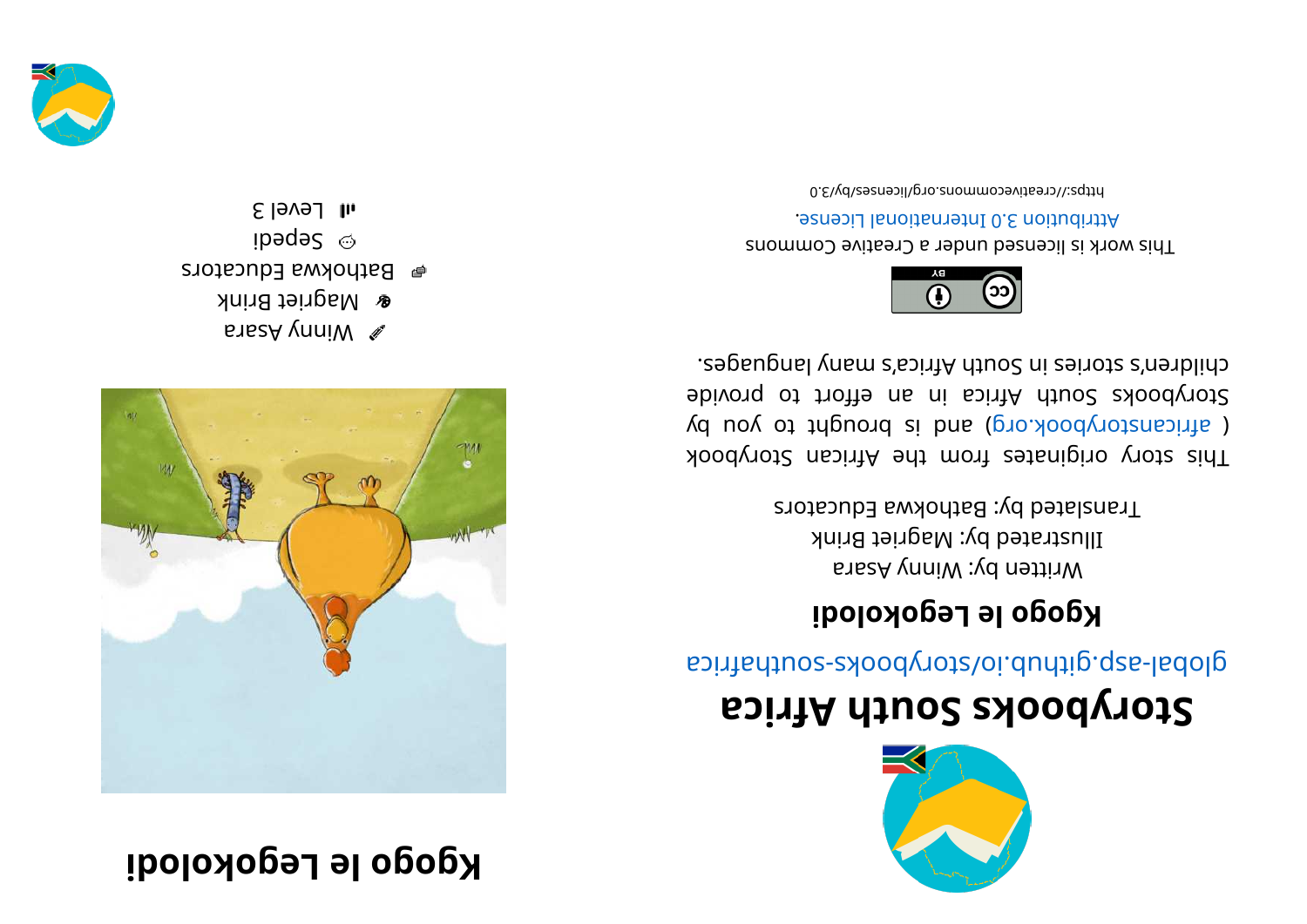

Kgogo le legokodi e be e le bagwera. Ba be ba ngangišana ka mehla. Ka tšatši le lengwe ba ile ba gopola go bapala kgwele ya maoto gore ba kgone go bona gore nkgwete ke mang.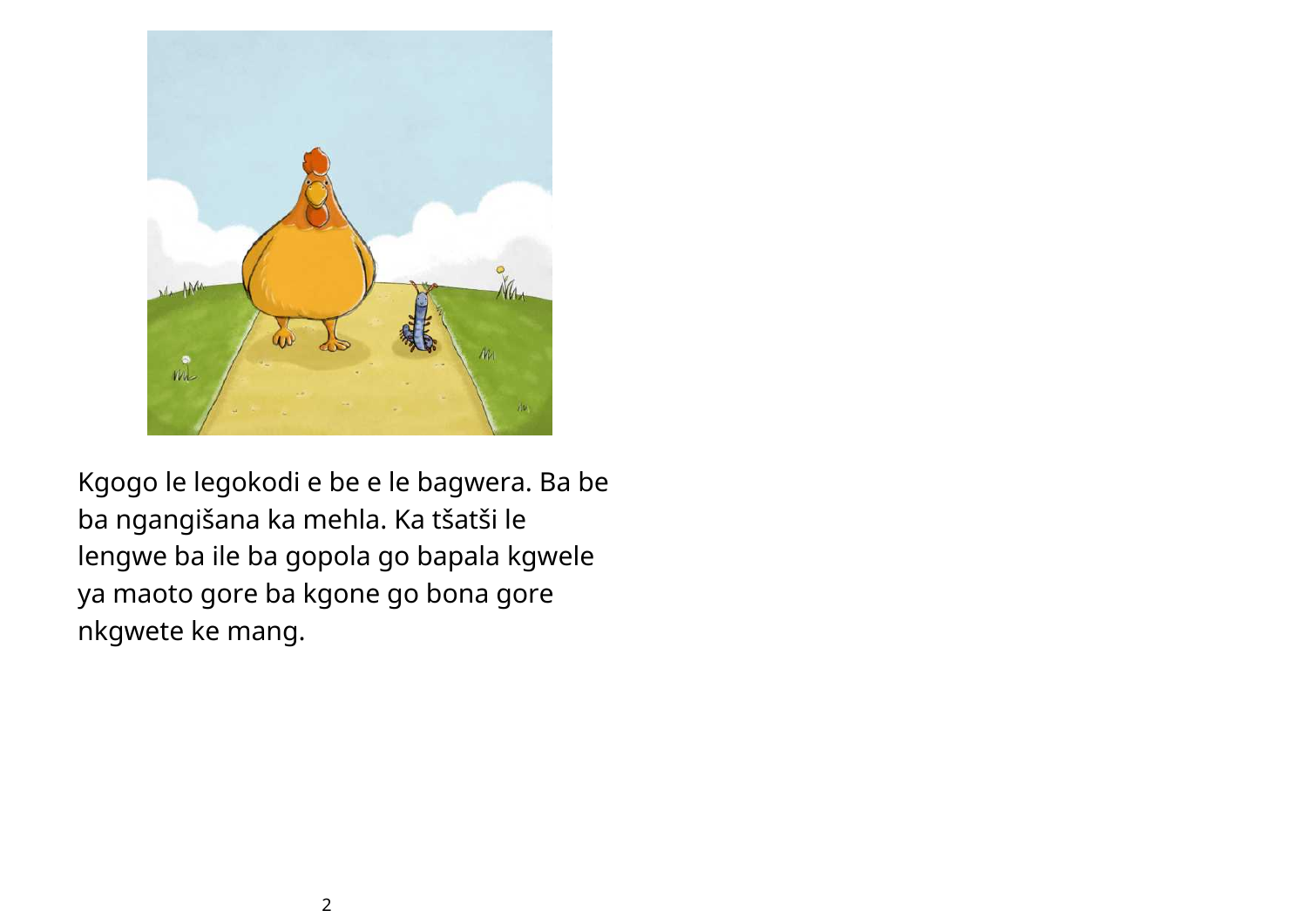

fetišiža. lekgokolodi le be le le mafolofolo ka go Kgogo e be e le mafolofolo empa . slaged op snop smont sd opali sd oom Ba ile ba ya lebaleng la kgwele ya maoto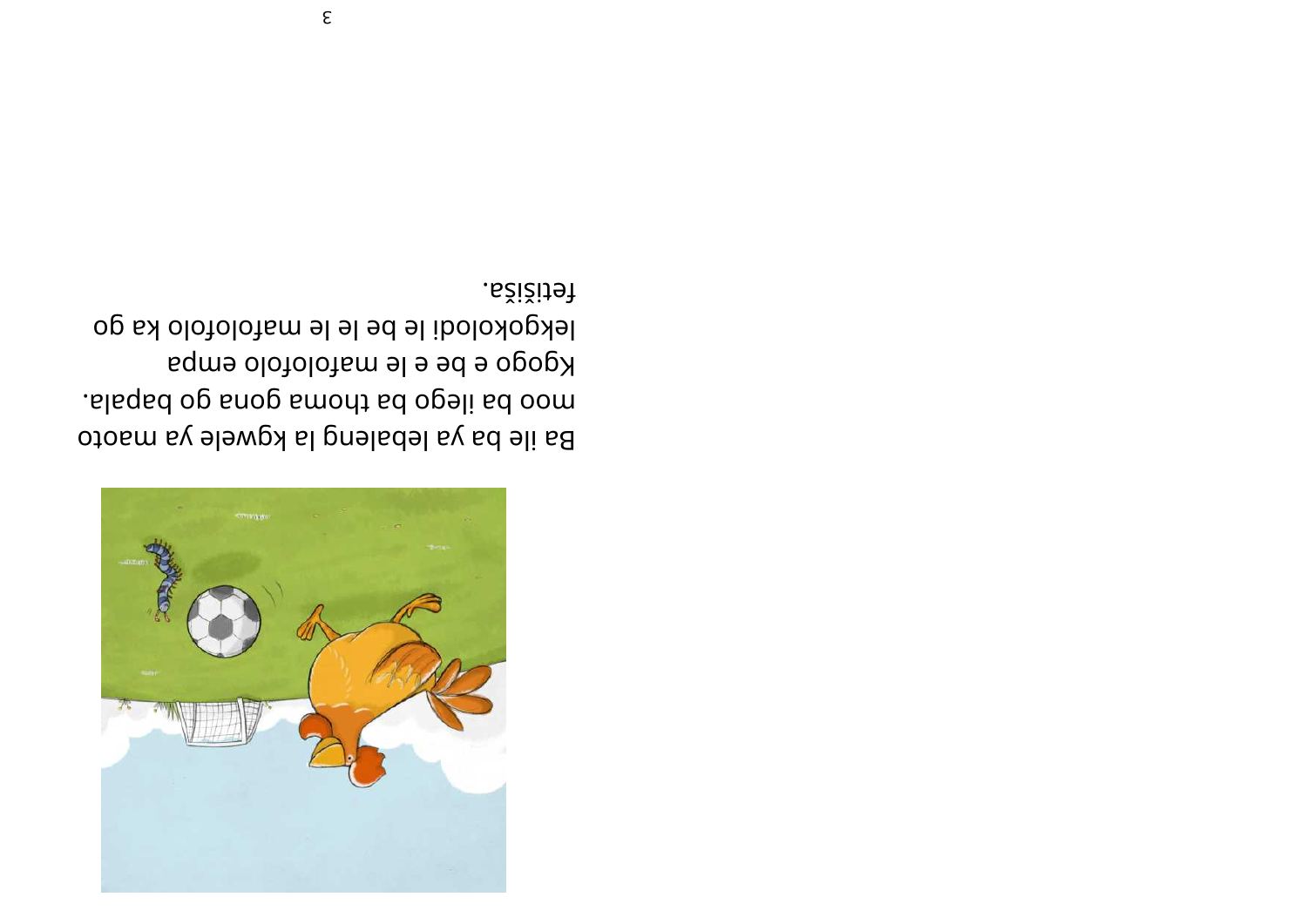

Ba ile ba gopola go thoma ka go raga di penali. Mathomong lekgokolodi le ile la ba moswaradino.Kgogo e ile ya kora nno e tee fela. Ya ba go latela kgogo ka goba moswaradino.



Go tloga tšatšing leo, kgogo le legokolodi ya ba manaba a magolo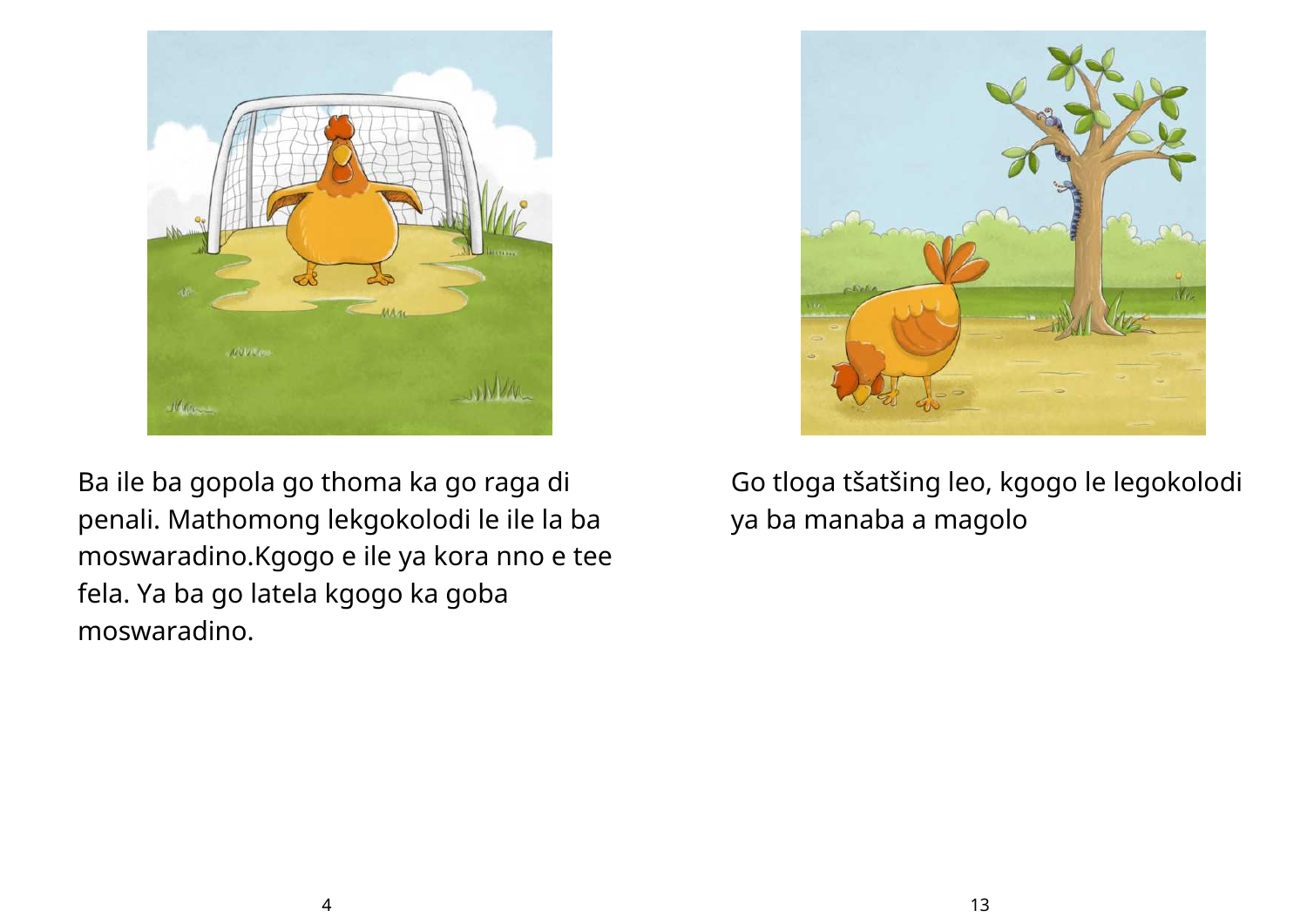Kgogo e gotlhotše go fihlela e tshwa legokolodi. Mmago legokolodi le ngwana wa gagwe ba ile ba ile pa gagabela ka tlase al Hi population and the population



Lekgokolodi le ile la raga kgwele gomme la kora. Lekgokolodi le ile la laola kgwele ka gl e bea qinaong tša long gomme la opoln skele la betha kgwele ka hlogo gomme la nweša. Legokolodi le ile la nweša onald ešt onib

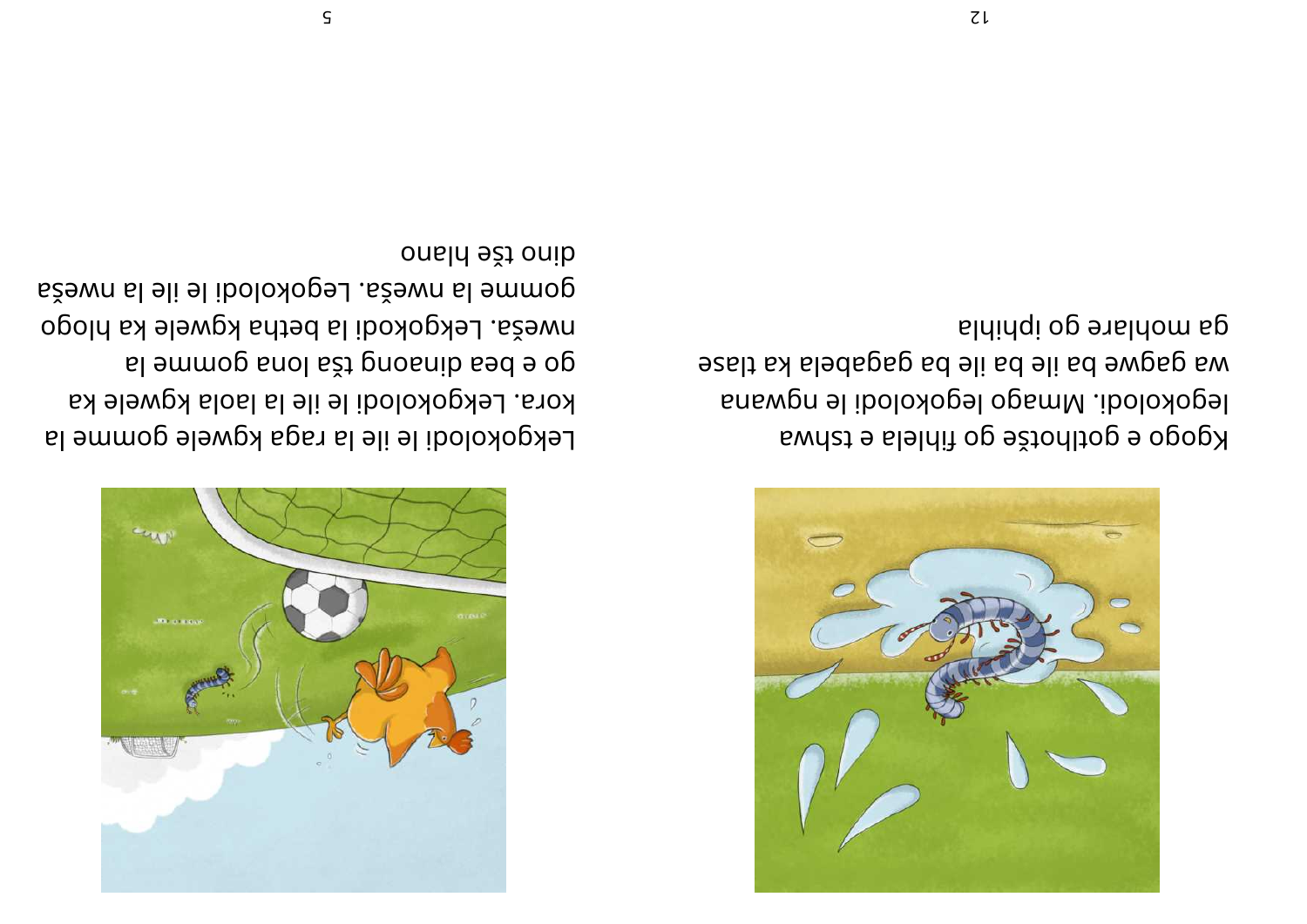

Gomme kgogo e ile ya kgopišega morago ga go lewa. Ka nnete e ile ya ba mofengwa wa go leša dihlong. Legokodi le ile la thoma go sega morago ga ge mogwera wa lona a befelwa



Kgogo e ile ya thoma go betola. Ya hlafuna le go metša. Ya ethimola le go gotlhola, ya gotlhola. Legokolodi le be le nyenyiša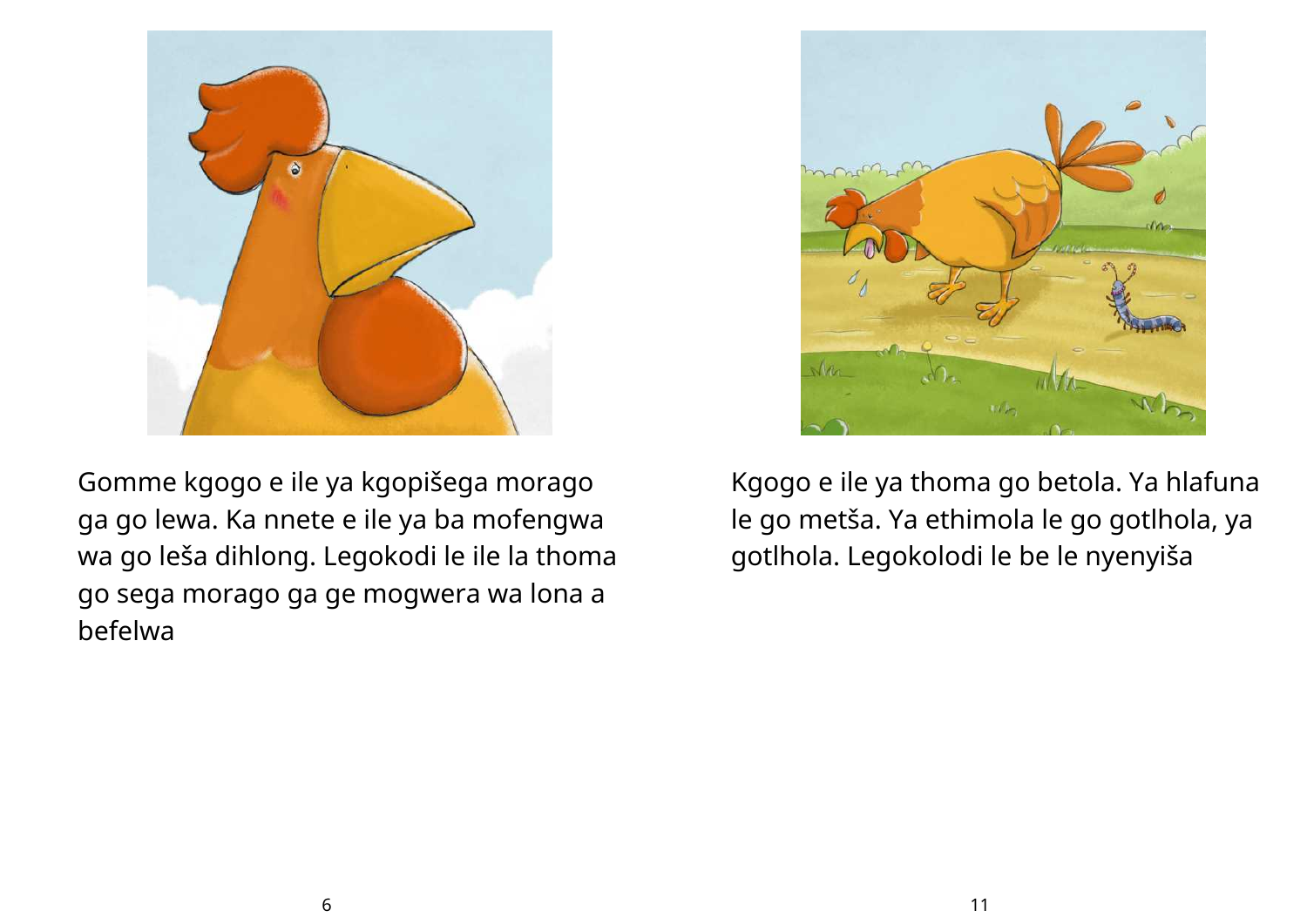Gomme kgogo ya thoma go lwala esod e ožisi el ed sa be le tatšo e bose. Legokolodi le kgona go ntšha monkgo o "is anongo opsp s slissm sžimož" Mmagwe legokolodi o ile a goelela a re:



## legokolodi

molomo wa yona gagolo gomme ya metša Kgogo e ile ya befelwa mo e ilego ya bula